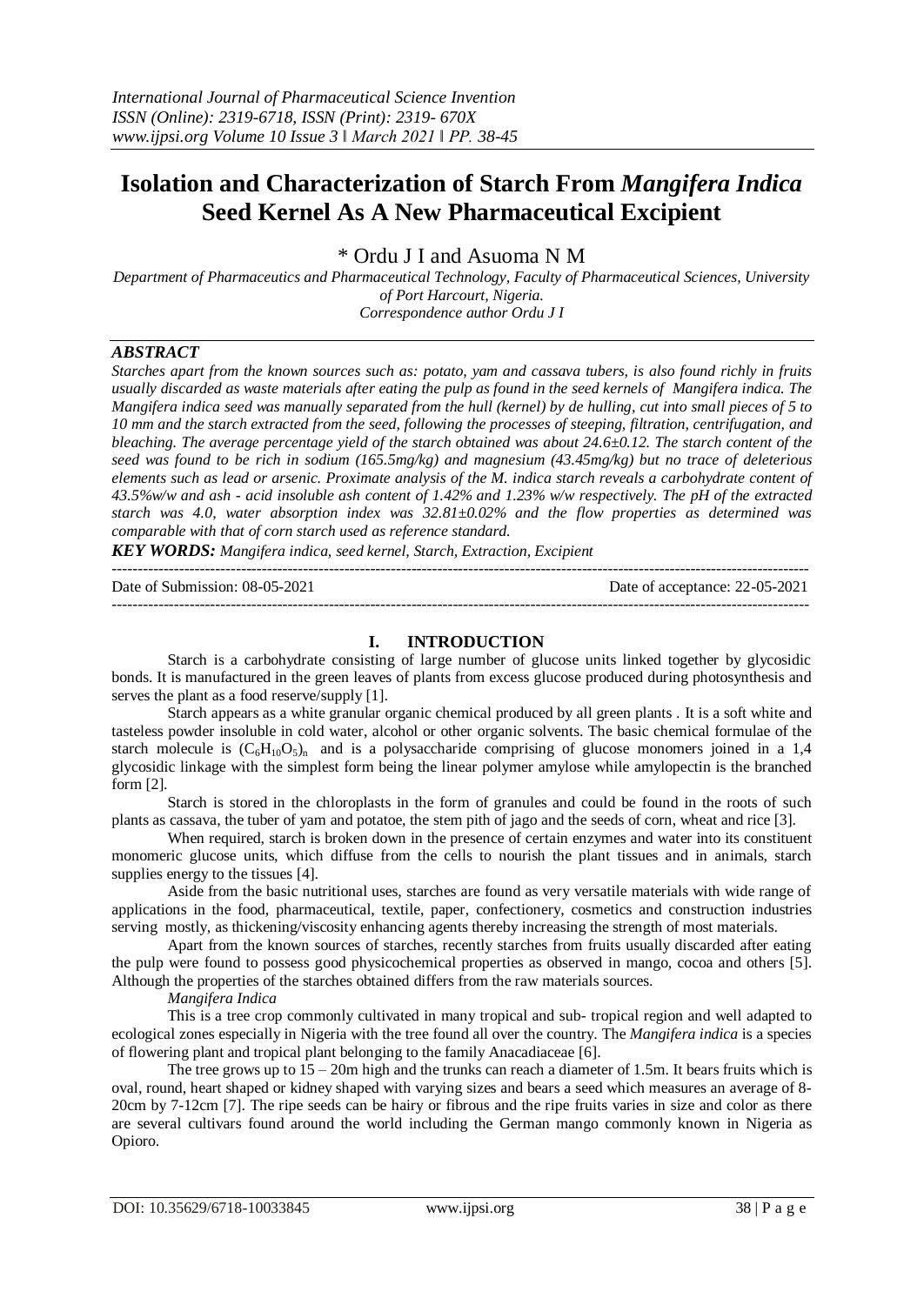

**Fig 1:** FRUIT OF GERMAN SPECIE OF *Mangifera indica*

Mango flesh/pulp, is usually consumed by individuals or processed in the industries after disposing the seed as solid waste. The mango kernel obtained after decortication of mango seed is often used as a supplement to wheat flour or for the extraction of edible oil. The mango seed kernel is a promising seed because of its high carbohydrate and oil content and is assumed to be a good source of starch although little information seems available about the isolation of starch from mango seed kernel [8].

The objective of this study is to isolate and characterize starch from *Mangifera indica* seed especially of German mango specie known in Nigeria specifically the eastern part as Opioro which is often discarded as waste product. This will help to determine its relevance as a pharmaceutical excipient.

## **II. MATERIALS**

Sodium hydrogen sulphite (0.16%), sodium hypochlorite, German mango seed (Akwete-Ndoki, Abia state, Nigeria), Table centrifuge (PEC medicals, England), Drying oven ( Biobase, China ) grinding machine ( Rotary bench grinder, USA).

# **III. METHODS**

## **Isolation of Starch from the Mango Seed**

The Mango seeds were collected and sun-dried for two days. Then the Mango seed was manually separated from the hull, then cut into small pieces of 5 to 10mm size.



**Figure 2: Mango seed along with the kernel**

About 1.2kg of mango seed removed from the kernel was weighed into a starch isolation unit. To this quantity about 8.2 liters of 0.16N Sodium Hydrogen Sulphite solution was added and then allowed to stand for 24hours. The content was agitated at interval of 1 hour using a glass rod a process called steeping. After the steeping process, the solution was decanted to obtain the steeped seed. Then, the steeped seed from the kernel was ground in a mixer/grinder, and added with 6 liters of distilled water to obtain brownish white slurry. The slurry was filtered using a muslin cloth and the filter cake (chaff) disposed off, while the obtained filtrate (slurry) was further centrifuged at 2800rpm for five (5) minutes. The upper non-white layer was disposed off and the whitish layer (sediment), was suspended in distilled water and centrifuged again. This proceedure was repeated up to four times while the starch obtained was collected, dried, weighed an stored in a dessicator for further processing.

## **Modification process (Bleaching)**

In this process, a ratio equivalence of 1ml of sodium Hypochlorite solution to 2.5g of starch isolate were respectively mixed, stirred, and allowed, to stand for five (5) minutes. The mixture was washed severally, with distilled water until confirmed to be free from extraneous materials and became neutral to Litmus paper. The solution was decanted and the obtained colorless damp mass of starch was evenly spread on a plain paper and air-dried. When sufficient amount of moisture has been removed, the moist mass was dried in an oven at 40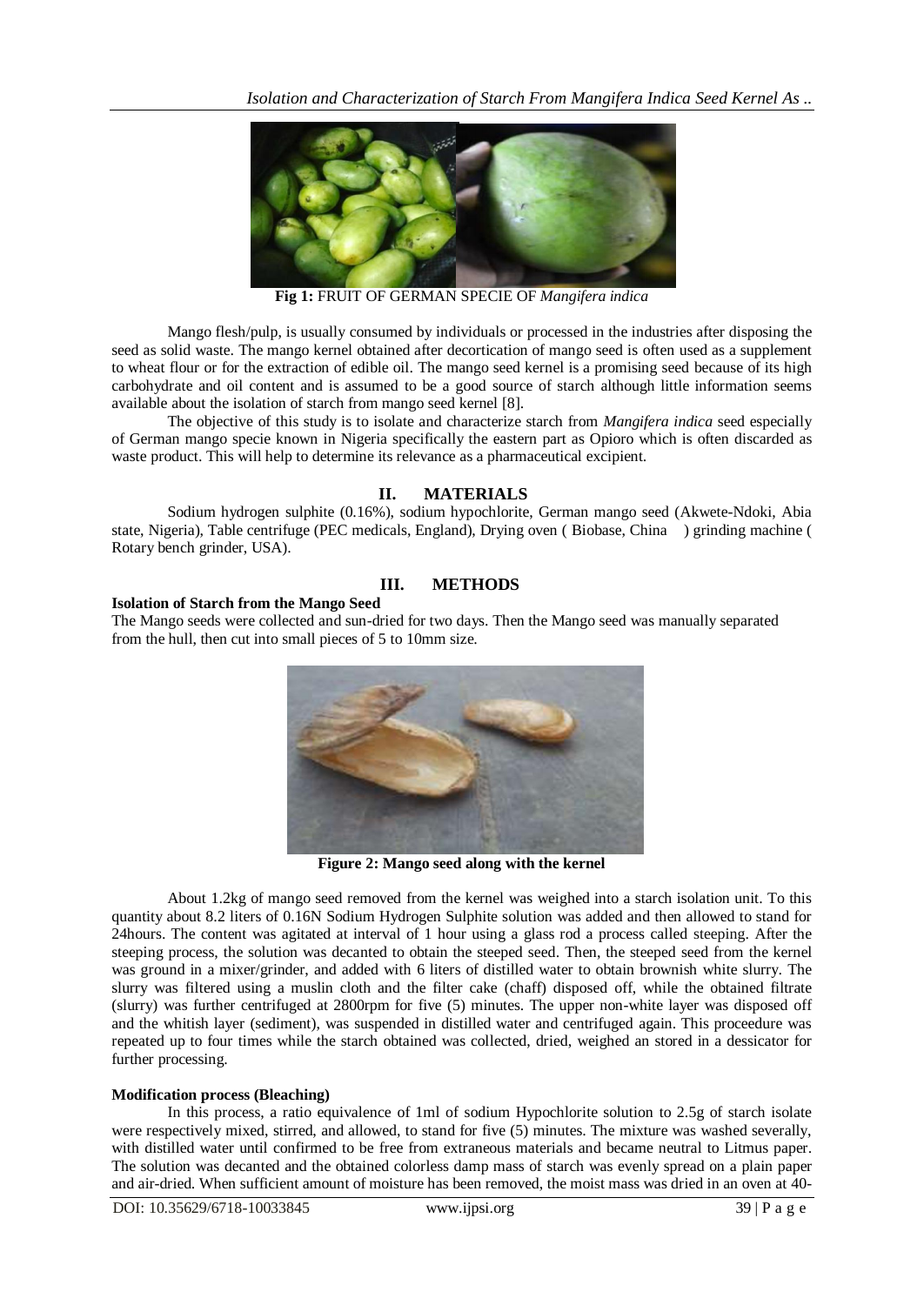$50^{\circ}$ C for 30 minutes, then passed through a 250 $\mu$ m mesh sieve, weighed, packed in an air-tight container labeled and stored in a desiccator for further use.

#### **Phytochemical Examination of Mango Starch**

Phytochemical Screening were carried on the extracted Mango starch to confirm its nature and composition and the confirmatory tests were also carried out to ascertian for presence of starch and carbohydrate using Lugol's iodine and Molisch's reagent for starch and carbohydrate respectively.

#### **Elemental Analysis of Mango Starch**

The sample was ashed in a muffle furnace at a temperature of  $650^{\circ}$ C for 3hrs. The ashed sample was dissolved in 10ml concentrated hydrochloric acid and was heated on an electro-chemical heater hotplate. The solution of the ash was diluted to 50ml with distilled water and analyzed for metal ion by atomic absorption spectrophotometer based on their absorption wavelengths as 420nm for phosphorus (Ph), 285.2nm magnesium (Mg), 213.8nm zinc (Zn), 589nm sodium (Na) and 248.3nm iron (fe) and 422.7nm calcium (Ca).

#### **Proximate Analysis of Mango Starch**

**Carbohydrate (CHO) Determination** This was carried following the Cleg Anthrone method  $\mathbf 0$ 

$$
\% CHO \text{ as glucose} = \frac{25 \times \text{absorbance of Sample}}{\text{Absorbance of standard}} \times \frac{100}{1}
$$

#### **Lipid Determination**

Adopting the Soxhlet extraction method the lipid content was determined Calculation:

$$
Weight\ of\ flask\ and\ extract-Weight\ of\ empty\ flask\ 100
$$

 $\%$  Lipid =  $-$ Weight of Sample extracted  $\mathbf{1}$ 

**Protein Determination:** This was carried out following the Kjeldahl Method

In this process(es), various stages are involved and include: Stage 1 ( Digestion), Stage 2 (Distillation) and Stage 3 (Titration)

Titre Value  $x$  1.4  $x$  100  $x$  100

 $\chi^{\frac{1}{2}}$ 

 $\frac{1000 \times 20 \times 0.1}{x}$ 

Where titer value = the volume of HCl used in titrating the ammonium distillate.

 $\%$  organic Nitrogen = -

1.4 = nitrogen equivalent to the normality of 0.1N HCl used in the titration

 $100$  = the total volume of digest dilution

 $100 =$  Percentage factor,  $1000 =$  conversion factor from gram to milligram

 $20$  = Integral volume of digits analyzed or distilled, 6.25 = % Nitrogen

**Moisture Determination:** This was carried out using the Air oven method

Weight of fresh ask and extract-Weight of dried sample

$$
\% \textit{Moisture} = \text{---}
$$

Weight of Sample Used  $\frac{1}{1}$ **Ash Determination:** By adopting the Furnace method, A 1.0g of the dried Mango starch sample was weighed into a porcelain crucible which was previously pre-heated and weighed. The crucible with content was inserted into a muffle furnace and regulated to a temperature of  $630^{\circ}$ C for three hours, allowed to cool to room temperature and then re-weighed.

Calculation:

%  $Ash = -$ Weight of Crucible+Ash sample-Weight of Crucible Weight of Sample  $\chi^{\frac{1}{2}}$  $\mathbf{1}$ 

#### **Acid Insoluble Ash Determination**

Sample ash was determined by loss on ignition using muffle furnace at  $630^{\circ}$ C. The weight of ash was calculated by subtracting the weight of empty crucible from the weight of crucible and ash.

#### **Fiber Determination**

Crude fiber was obtained as loss on ignition of dried residue remaining after digestion of the ash sample with 1.25% sulphuric acid and 1.25% sodium hydroxide solutions under specific conditions [9].

#### **Evaluation of Physicochemical Properties of Mango Starch and Corn Starch pH**

The pH values of 1.0% w/v suspensions of the extracted mango starch was determined and in triplicates using a digital pH meter and results recorded.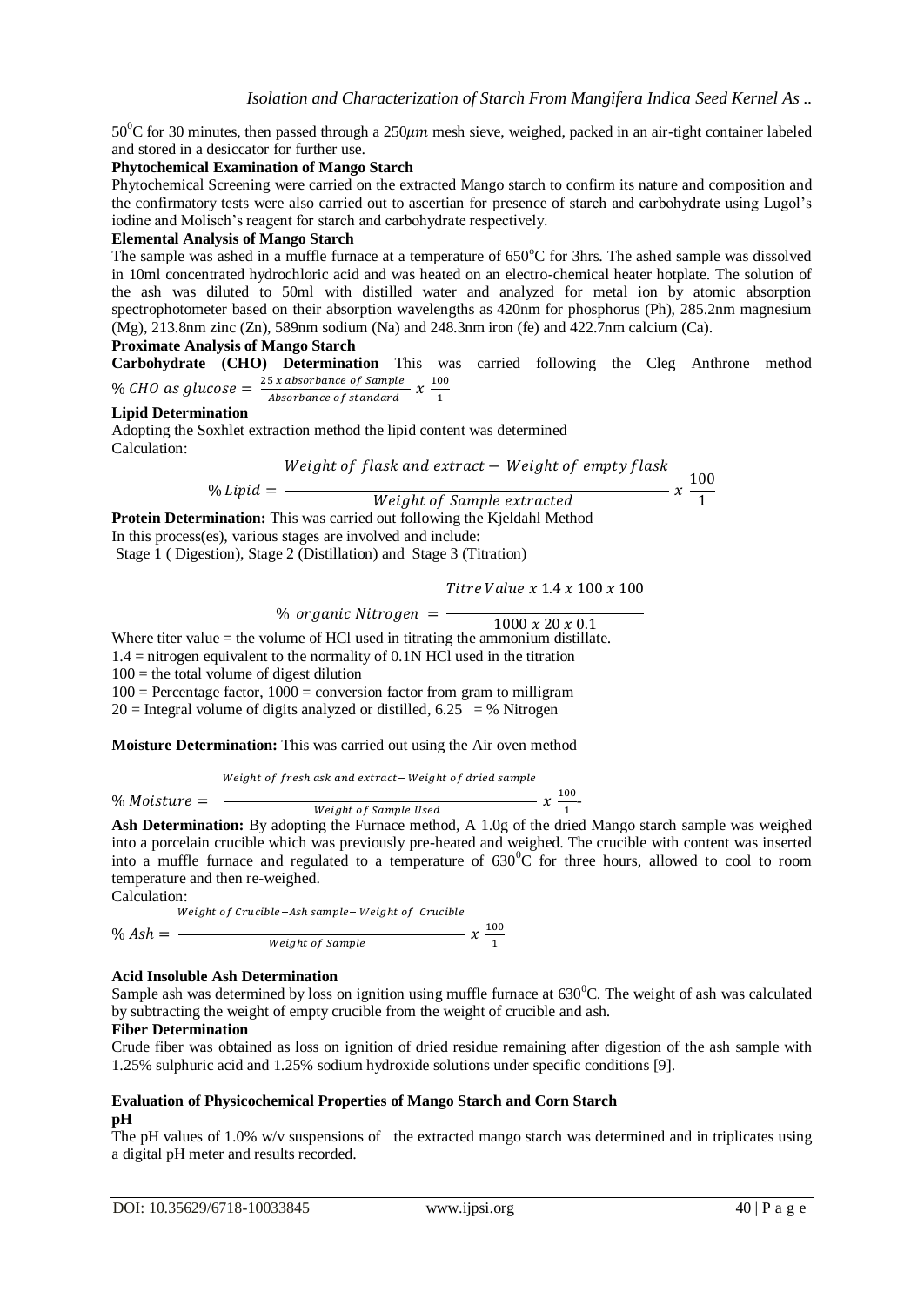$100$ 

## **Viscosity**

The viscosity of 1.0% w/v of the starch suspensions was measured using a Brookfield viscometer and the results recorded.

## **Water Absorption Index (Hydration Capacity)**

A 1.0g of extracted mango starch was suspended in 10ml distilled water at 30% relative humidity (RH) in centrifuge tubes and stirred for 30 minutes then centrifuged at 3000 rpm for 10 minutes. The supernatant was decanted, and the weight of the gel formed was recorded [10]

The water Absorption Index (Hydration capacity) was then calculated as gel weight per gram of dry sample as follows: Bound water  $(q)$ 

Water Absorption Index (%) =  $\frac{1}{Weight \ of \ Sample} x^{\frac{1}{2}}$  $\frac{1}{1}$ 

## **Determination of Swelling Index**

A 0.2g of the extracted mango starch sample was added to 10ml of water and 10ml of light liquid paraffin in different test tubes and separately mixed thoroughly. The dispersions were allowed to stand for 24 hours. The volumes of the sediment in the tubes were recorded [11].

The swelling index of the starch samples was calculated as:

.<br>Volume of sediment in water-volume of sediment in light liquid paraf fin

S. I. 
$$
(\%) =
$$
   
\n*Volume of sediment in light liquid paraffin*  
\n**Determination of Gelatinization Temperature**

A 0.01g of the extracted mango starch was moistened with water and transferred into capillary tubes by means of intrusion. The temperature of gelling and the time from swelling to full gelatinization were recorded with a melting point apparatus and the results recorded [12].

## **Determination of Solubility / dispersibilty of extracted Mango Starch**

A 0.1g of the extracted *M. indica* starch was weighed into eight different test tubes. 10ml of various solvents including propylene glycol, chloroform, ethanol, n-hexane, liquid paraffin, acetone, hydrochloric acid and water were respectively introduced into each of the test tubes containing the sample. The test tubes were shaken and observed for solubility/dispersibilty and results of the observations recorded.

#### **Physico-Technical Properties of the extracted mango starch**

All analysis were determined in triplicate and the mean and standard deviation calculated.

## **Determination of Starch powder densities**

#### **Bulk Density (DB)**

A 10.0g weight of mango starch was weighed into a clean, dry, 100ml measuring cylinder and the volume occupied was recorded.

 $D_B$  expressed in g/ml and is given as:

$$
D_B = \frac{M}{V_B}
$$

Where: M= mass of the starch power,  $V_B$ = Bulk volume of the starch power

## **Tapped Density (DT)**

A10.0g weight of mango starch was weighed into a clean, dry 100ml measuring cylinder. The measuring cylinder was then tapped 50 times on a padded table top to a fixed height, and the tapped volume was recorded.  $D_T$  is expressed in g/ml and given as:

$$
D_T = \frac{M}{V_T}
$$

Where:  $\dot{M}$  = Mass of the starch powder,  $V_T$  = Tapped volume of the starch powder

## **Angle of Repose**

A 2.0g weight of Mango starch powder was placed in a blocked plastic funnel which was clamped on a retort stand at a distance of 10cm from a flat surface. The powder was allowed to flow through the funnel orifice after removing the block. The height (h), as well as the radius (r) of the heap formed was noted.

The angle of repose  $(\theta)$  was calculated using the relation;

$$
\theta = \text{Tan}^{-1} \frac{h}{r}
$$

# **Hausner's Ratio (H)**

This was calculated for the mango starch as the ratio of the tapped density to the bulk density.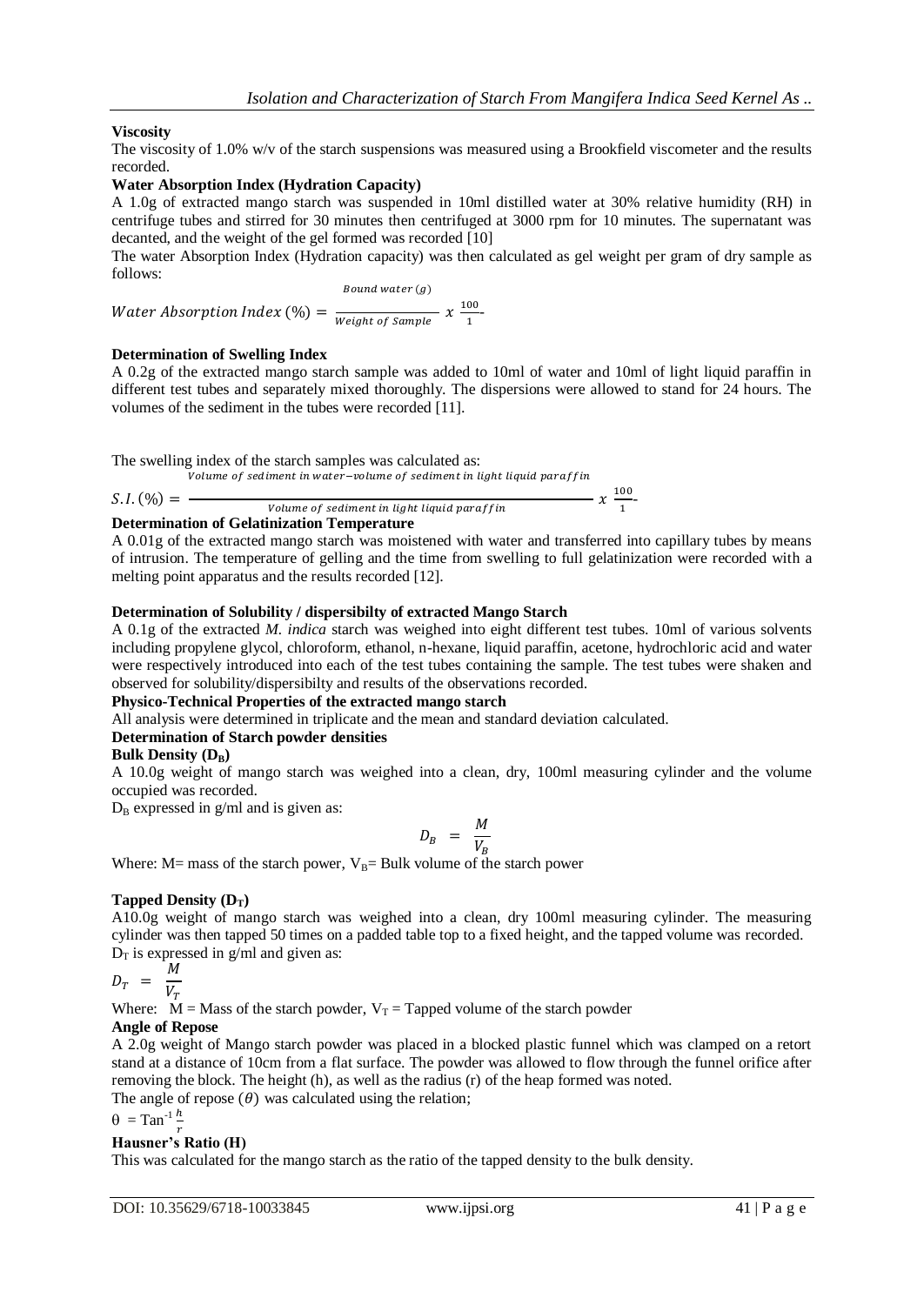$\boldsymbol{D}$  $H$  $\qquad \qquad =$  $\boldsymbol{D}$ Where;  $D_T = Tapped density$ ,  $D_B = Bulk density$ 

## **Carr's Compressibility Index**

This was calculated as the difference between the tapped and bulk densities, divided by the tapped density. It is expressed in percentage and is given as;

$$
\% \text{ Compressibility } = \frac{D_T - D_B}{D_T} \times \frac{100}{1}
$$

## **IV. RESULTS**

## **Percentage yield of Mango Starch Extract**

 $= 24.6\%$ 

**Moisture content of Mango Starch Extract** 

Moisture content  $= 165.6g$ 

Percentage moisture content  $(\% ) = 35.94$ 

| <b>Table 1: Preliminary confirmatory Tests</b> |                                                                   |                       |  |  |
|------------------------------------------------|-------------------------------------------------------------------|-----------------------|--|--|
| <b>TEST</b>                                    | <b>OBSERVATION</b>                                                | <b>INFERENCE</b>      |  |  |
| Iodine test                                    | Intense blue-black coloration observed.                           | Starch present        |  |  |
| <b>Molisch's Test</b>                          | A deep violet ring observed at the junction<br>of the two lavers. | Carbohydrate present. |  |  |



**Fig 3: Elemental Analysis of mango starch extract**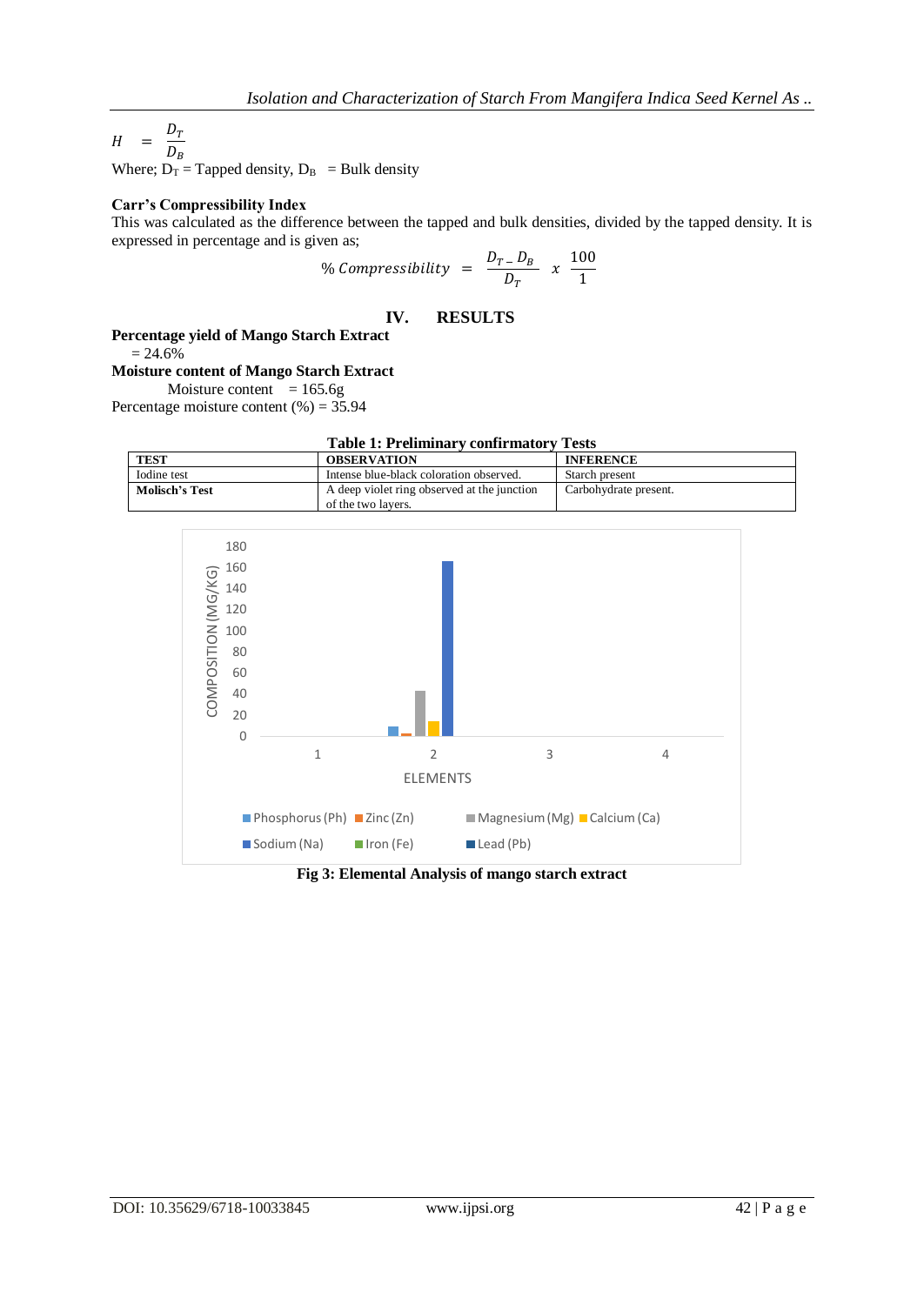

**Fig 4: Proximate analysis of the extracted mango starch**

| Table 2: Physicochemical Properties of Mango (Mangifera indica) seed |                     |
|----------------------------------------------------------------------|---------------------|
| <b>PARAMETER</b>                                                     | <b>MANGO STARCH</b> |

| PARAMETER                     | MANGO STARCH   |
|-------------------------------|----------------|
| pΗ                            | $4+0.25$       |
| Viscosity $(cP)$              | 3.00           |
| Water Absorption Index (%)    | $82.81 + 0.02$ |
| Swelling Index $(\%)$         | 9.09           |
| Gelatinization Temp $(^{O}C)$ | $60 - 70$      |

## **Table 3: Physico-Technical characterization of** *Mangifera indica* **seed**

| <b>POWDER PROPERTY</b>    | Mangifera indica STARCH |
|---------------------------|-------------------------|
| Bulk density $(g/ml)$     | $0.36 \pm 0.06$         |
| Tapped density $(g/ml)$   | $0.45 \pm 0.01$         |
| Hausner's quotient        | $1.25 \pm 0.03$         |
| Compressibility Index (%) | $20.00 \pm 0.32$        |
| Angle of Repose $(°)$     | $28.37 \pm 0.02$        |

#### **Table 4: Solubility Profile of Mango starch**

| <b>TEST</b>                               | <b>OBSERVATION</b>   | <b>INFERENCE</b>                            |
|-------------------------------------------|----------------------|---------------------------------------------|
| $1g$ of starch powder $+10ml$ Ethanol.    | Not dispersible      | Not suitable for dissolution of the powder  |
| 1gl of starch powder + 10ml chloroform    | Not dispersible      | Not suitable for dissolution of the powder. |
| $1g$ of starch powder + 10ml n-hexane.    | Not dispersible      | Not suitable for dissolution of the powder. |
| $1g$ of starch powder + 10ml light liquid | Not dispersible      | Not suitable for dissolution of the powder. |
| paraffin                                  |                      |                                             |
| $1g$ of starch powder $+10ml$ propylene   | Slightly dispersible | Fairly suitable for the powder dissolution. |
| glycol.                                   |                      |                                             |
| $1g$ of starch powder + 10ml water.       | Not dispersible      | Not suitable for the dissolution of the     |
|                                           |                      | powder.                                     |

# **V. DISCUSSION**

The average percentage yield of the German mango (Opioro) seed kernel starch as obtained was 24.6%. The extracted starch when subjected to preliminary confirmatory tests, proximate and elemental analysis, the results of obtaned were summarized in Tables 3, 4 and 5. On treatment of the extracted starch with Lugol's solution, an intense blue-black colouration was observed confirming the product obtained was starch. Treatment of the extracted starch with Molisch's reagent gave a deep blue ring at the junction of two layers indicating the presence of carbohydrate. From the result in the table 4, Iron (Fe) and lead (Pb) were not detected in the extracted starch product indicating that they are absent. The absence of lead denotes the extracted *M. indica* starch as safe for human consumption hence an indicator also, of its suitability as an excipient in pharmaceutical oral formulations.

The physicochemical properties and physicotechnical characterization of the extracted Mangifera indica (German mango) starch was determined and the results summarized as in Tables 2 and 3.

The result showed that the extracted *M. indica* seed starch had water absorption index of 32.81%, swelling index of 78% and Gelatinization temperature of  $60-70^{\circ}$ C.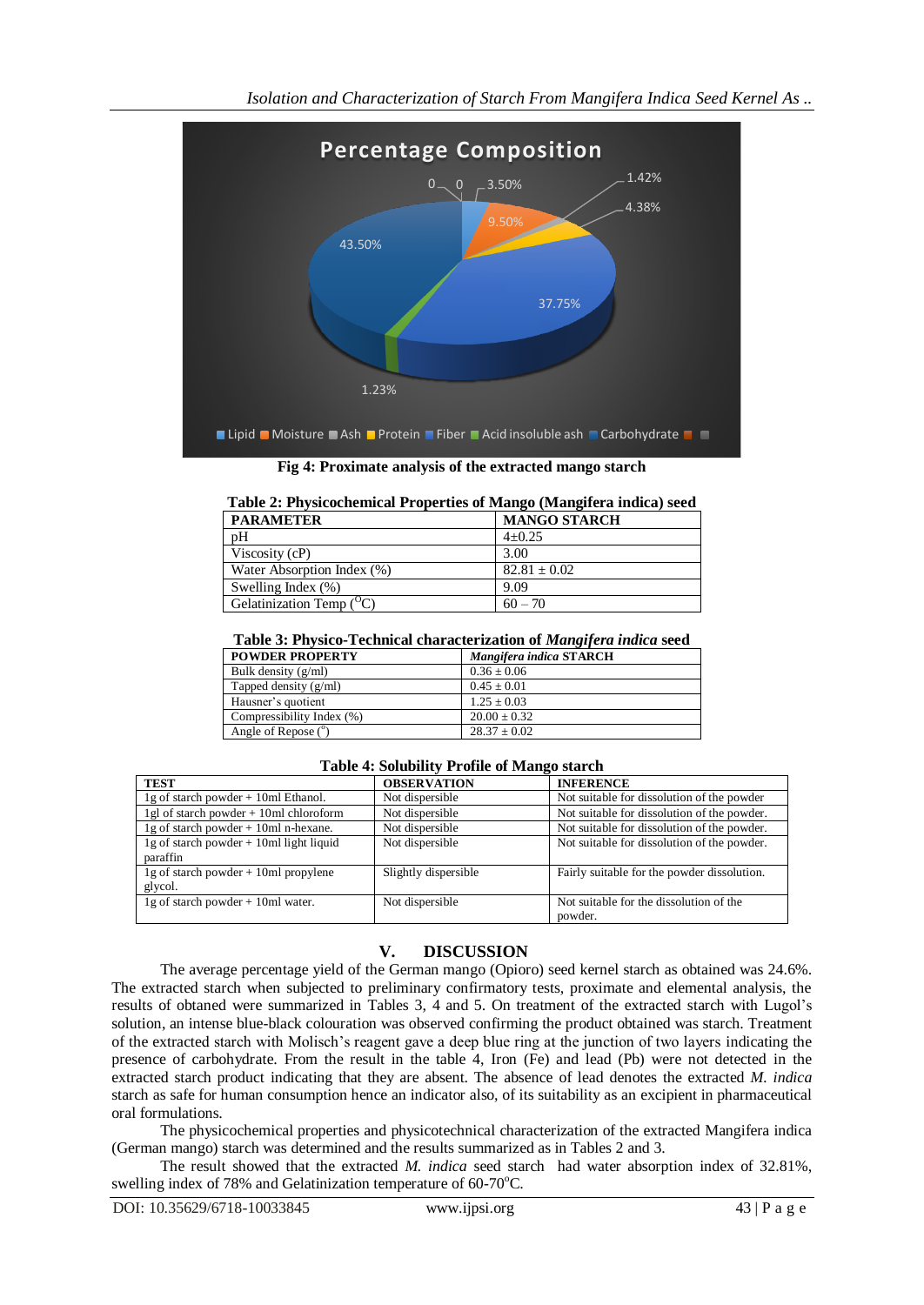Swelling is generally accepted as an indication of tablet disintegration ability and it can be assessed by the determination of the water absorption and retention index (swelling and hydration capacity) and moisture sorption profile [13]. Thus if the extracted *Mangifera indica* seed starch powder is incorporated in tablet formulation as a disintegrant, it would probably produce tablet disintegration by two mechanisms involving capillary or wicking due to its appreciable inter particulate water sorption and swelling capacity [14].

This relatively high water absorption (Hydration) and swelling capacity value as were observed with the extracted *M. indica* seed starch powder could be due to the presence of large number of pores in the starch powder leading to increased porosity. This property depicts also that the shape of the extracted mango seed starch granules could be of oval and irregular or cuboidal-shaped with smooth surface [15]

In ensuring the stability, suitability and physiological activity of a formulation, knowledge of the pH of the excipient is an important parameter. The pH values of the extracted German mango starch was found to be about 4.25 and this value is comparable with that obtained from standard starch from other products as given in the literature hence the extracted starch might also be useful as excipient in topical powder formulation especially for oily skin [16].

The bulk density of a powder is the ratio of the mass of the untapped powder sample and its volume, including the contribution of inter particulate void spaces. The extracted mango starch had bulk density of 0.36g/ml. The bulking properties of a powder is dependent upon the preparation, treatment and storage of the sample, therefore, the powders can be packed to have a range of bulk densities. Tapped density explains the density of the powder after packing, it gives an insight of how well the powder will compact to form tablet [17]. The extracted mango starch has tapped density of 0.45g/ml.

Compressibility index has been proposed an indirect measure of bulk density, size, surface area and cohesiveness of materials. It shows the abilities of powders/granules to form compact and decrease in volume under pressure, which will eventually produce strong or weak tablets [18 ]. The extracted mango starch had compressibility index of 20% and Hausner's quotient of 1.25 and these fall within the official recommended value as given in the monograph.

Angle of repose is a characteristic of the internal friction or cohesion of the particles. It gives an insight to the flowability of the powder or granules assessed. Its value will be high  $(\geq 40\degree)$  if the powder is cohesive and low if non- cohesive [19]. This is because cohesive force is correlated to angle of repose and among particles of powders, it gives rise to the resistance of particle to good flow hence, the German Mango starch was observed to have a good flow property as shown by their low angle of repose of 28.37° which is within the acceptable range as given in the reference standard for good flowability of powders

#### **VI. CONCLUSION**

*Mangifera indica* seed kernel from the specie of German mango (opioro), regarded as a solid waste especially in Nigeria, is been found to be of reasonable yield and a good source of Pharmaceutical starch. The starch as being analysed was discovered to be free from lead and other deleterious materials but rich in useful elemental contents as magnesium and sodium, hence suitable and safe for the human physiological system and therefore reliable if used as an excipient in pharmaceutical oral solid dosage and topical formulation.

The study also reveals that the starch obtained has good disintegrating but minimal binding potential hence can be appropriately used as an excipient in tablet formulation especially as a disintegrating agent. Interest should therefore, be directed towards large scale planting of the mango specie such as to produce and preserve large quantities of the seeds for starch extraction as this will help to elevate the economic potential of the developing country if the starch is explored as a pharmaceutical excipient especially for oral solid drug and topical formulations.

#### **REFERENCES**

- [1]. Patmayake W S, Hoover R, Warkentin T. Pea starch : Composition, structure and properties Areview. *Starch/Starke*, 2002; 54:  $217 - 234$
- [2]. Miles M J, Morris V J, Oxford P D and Ring SG. The role of Amylose and amylopectin in Gelation and Retrogradation of starch, *Carbohydrate Research*, 1985; 135: 271 – 281
- [3]. Olle D, Lozano F Y, Brulouet J M. Isolation and characterization of soluble polysaccharides and insoluble cellwall materials of pulp from mango (*Mangifera indica* L) cultivers. *J. Agric food chem*, 1996; 44: 2658 – 2662
- [4]. Smith A M, Zeeman S C Smith S M. Starch degradation. *Annual review of plant biology*, 2005; 56: 73 98
- [5]. Bello-Perez C A, Allxandro A S, Guadalupe M M and Jawiers S F. Isolation and partial characterization of mango (Mangifera indica L) starch:- morphological, physicochemical and functional studies. *Plant foods and human nutrition*, 2004; 60(1): 7 – 12
- [6]. Shah K A, Patel M B, Patel R J and Parmer M K. Mangifera indica (mango). Pharmacognosy Review, 2010; 4(7):42 48 [7]. Jane J L, Kasemsuwan T, Leass L A, Zobel H and Robjt J F. Anthology of starch granule morphology by scanning Elactron
- microscopy. *Starch*, 1994; 46: 121 129 [8]. Rahul T and Kawaljit S S. A comparison of mango kernel starch with a novel starch from Litchi (litchi chimensis) kernel: Physicochemical morphology pasting and rheological properties. *Int journal of food properties*, 2016; 20(4): 911 – 921
- [9]. Zein R E, El-Bagowry A A, Kassah H E. Chemical and nutritional studies of mango seed kernels. *Journal of Agricultural Sciences*, 2005; 30: 3285 – 3299